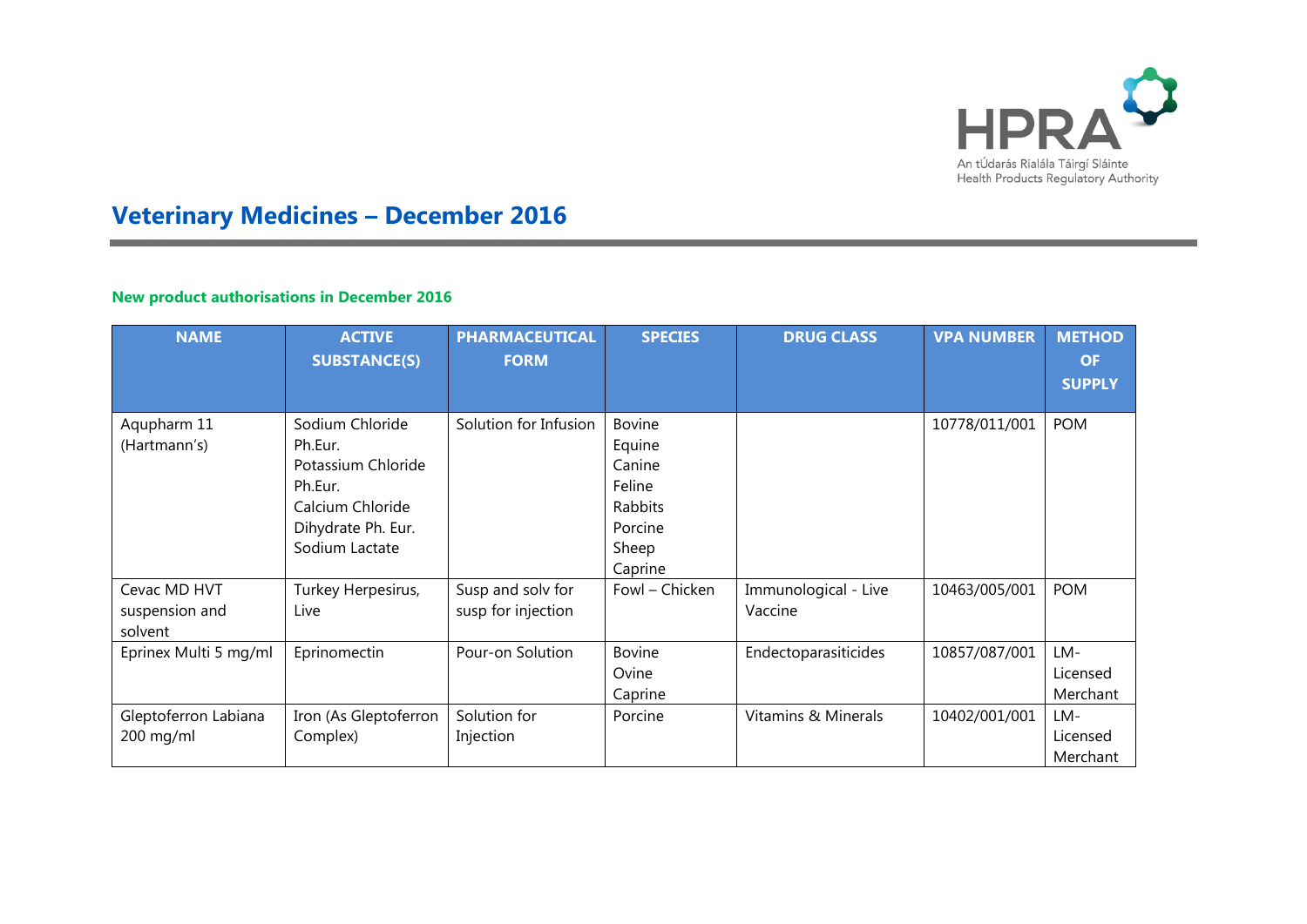

| <b>NAME</b>                               | <b>ACTIVE</b><br><b>SUBSTANCE(S)</b>                                                                                                                                    | <b>PHARMACEUTICAL</b><br><b>FORM</b> | <b>SPECIES</b>                                                                     | <b>DRUG CLASS</b>                             | <b>VPA NUMBER</b> | <b>METHOD</b><br><b>OF</b><br><b>SUPPLY</b> |
|-------------------------------------------|-------------------------------------------------------------------------------------------------------------------------------------------------------------------------|--------------------------------------|------------------------------------------------------------------------------------|-----------------------------------------------|-------------------|---------------------------------------------|
|                                           |                                                                                                                                                                         |                                      |                                                                                    |                                               |                   |                                             |
| <b>GLEPTOVEX 200</b><br>mg/ml             | Iron (As<br>Gleptoferron)                                                                                                                                               | Solution for<br>Injection            | Porcine                                                                            | Vitamins & Minerals                           | 10790/010/001     | LM-<br>Licensed<br>Merchant                 |
| NEOMAY 500 000 IU/g                       | Neomycin (As<br>Neomycin Sulfate)                                                                                                                                       | Powder for use in<br>drinking water  | Fowl<br><b>Bovine</b><br>Porcine<br>Fowl - Chicken<br>Fowl - Turkey<br>Fowl - Duck | Antibacterial                                 | 10436/003/001     | <b>POM</b>                                  |
| Pigfen 40 mg/g<br>premix                  | Fenbendazole                                                                                                                                                            | Premix for<br>Med.Feedstuffs         | Porcine                                                                            | Anthelmintic                                  | 10782/021/001     | <b>POM</b>                                  |
| Porcilis<br>Ery+Parvo+Lepto<br>suspension | E.Rhusiopathiae<br>Strain M2<br>Porcine Parvo Virus<br>Leptospira Canicola<br>Leptospira<br>Icterohaemorrhagiae<br>Leptospira Australis<br>Leptospirar<br>Grippotyphosa | Suspension for<br>Injection          | Porcine                                                                            | Immunological -<br><b>Inactivated Vaccine</b> | 10847/006/001     | LM-<br>Licensed<br>Merchant                 |